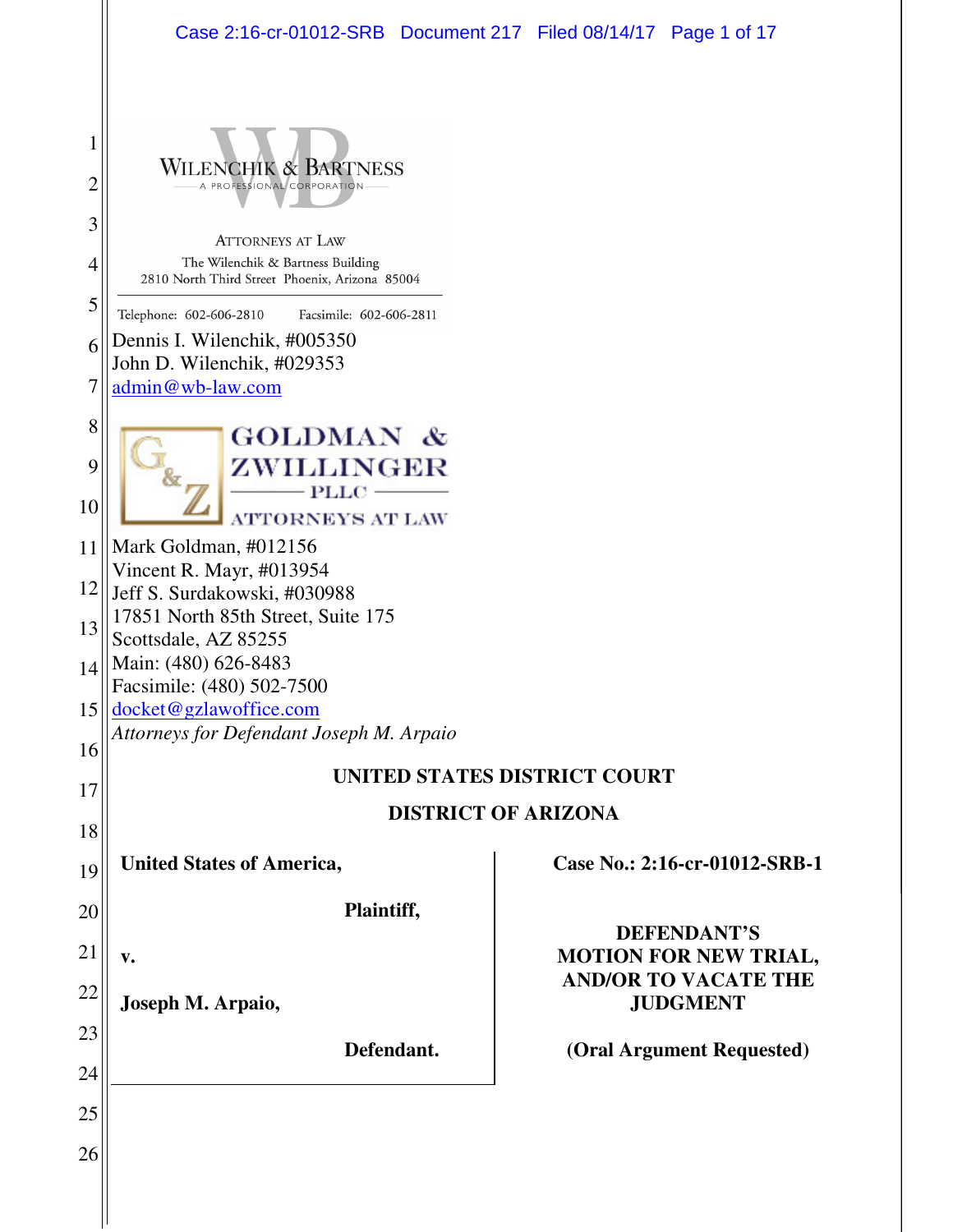1 2 3 Defendant Joseph M. Arpaio ("Defendant") hereby moves for a New Trial, and/or that the verdict be vacated, under Federal Rules of Criminal Procedure, Rule 33 *inter alia*, and on the following grounds.

# 4

5

6

7

8

9

10

## **I. Defendant was wrongfully deprived of a trial by jury; and even Judge Snow said that Section 402 applies to this matter.**

Defendant moves for a new trial because the Court wrongfully denied Defendant's repeated requests for a trial by jury under 18 U.S.C. §§ 402, 3691, even though the charged contempt would also constitute a crime under 18 U.S.C. § 242 ("Deprivation of rights under color of law"), *inter alia*,<sup>1</sup> as even Judge Snow expressed at a December 4, 2014 hearing in *Melendres*.

11 12 13 14 15 16 17 18 During the initial status conference in this case, the Court stated: "I thought we were dealing with situations here, because of Judge Snow eliminating the perjury as a basis for criminal contempt, that the allegations here relate exclusively to criminal contempt not constituting another – a federal crime under the criminal statutes." (Doc. 27, p. 6, lines 8-12.) To which the Government's counsel falsely responded, "that is what I believe is intended by Judge Snow's Order." *(Id. at lines 13-14.)* The Court did not invite comment from Defendant or his counsel on this subject, and it has repeatedly refused Defendant's requests to be heard on the issue of the right to a jury trial under 18 U.S.C. §§ 402, 3691.

20

21

In fact, Judge Snow stated at a hearing in *Melendres* on December 4, 2014 that 18 U.S.C. § 402 *does* apply to what became the subject of his criminal referral.<sup>2</sup> At that hearing, Judge Snow first announced that he believed that criminal contempt may have been committed,

22

 $\overline{a}$ 

<sup>23</sup> 24 <sup>1</sup> The charged contempt also constitutes other federal and state criminal offenses, but this one is the most obvious, and it fully encompasses the conduct charged. Other offenses include 18 U.S.C.A. § 241 ("Conspiracy against rights"); A.R.S. § 13-1303 ("Unlawful imprisonment"); 18 U.S.C.A. § 1509 ("Obstruction of court orders"); and A.R.S. § 13-2810(A)(2)("Interference with judicial proceedings").

<sup>25</sup>  $2$  Defendant's counsel also raised this at page 7, lines 8-10 of its prior request for a jury trial, Doc. 130, which the Court summarily denied.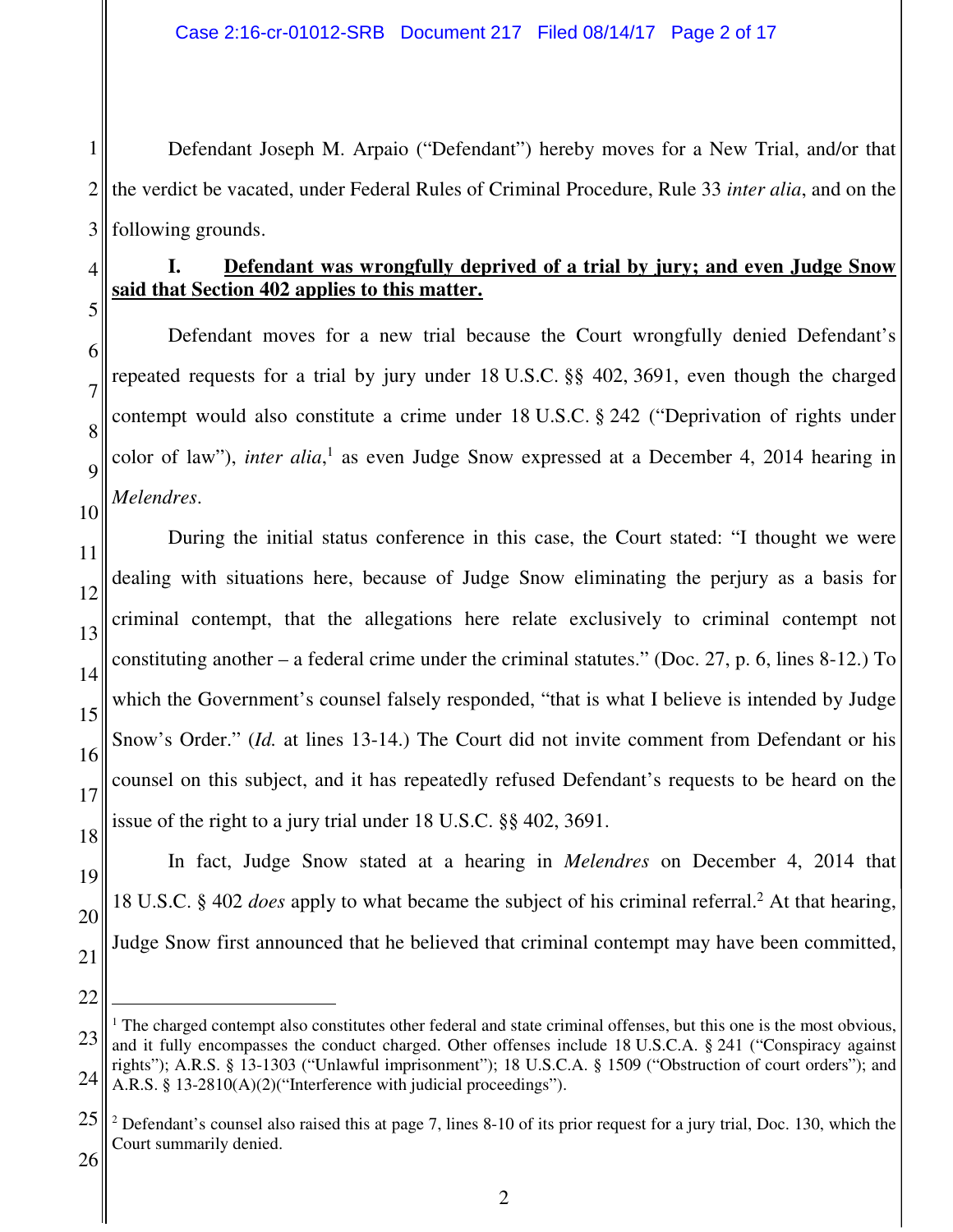1 and he invited the United States Attorney (whom he had specifically asked to attend the hearing)  $2 \parallel$  to prosecute the Defendant.<sup>3</sup> Judge Snow displayed a copy of the general criminal contempt 3 4 5 6 7 8 Arpaio's position was that he could continue to detain immigrants who he didn't have a cause to 9 10 statute, 18 U.S.C.A. § 401, on the courtroom monitors, and he identified exactly the same conduct that would later appear in his criminal referral to this Court and in the Order to Show Cause entered in this case: whether Defendant violated the December 23, 2011 preliminary injunction's prohibition on detaining persons "based only on knowledge or reasonable belief, without more, that the person is unlawfully present within the United States," because "Sheriff" hold on any state charges and turn them over to ICE."<sup>4</sup> Crucially, Judge Snow then stated, to the Plaintiffs' lawyers:

…[I]f I initiate a criminal contempt proceeding, that's actually a separate matter tried by the United States Attorney….I thought I would raise to you another statute which I'm not going to put on the monitor. It's **18, United States Code, Section 402** as opposed to 401, and **it basically says that if a crime has been committed against victims of behavior that results from a contempt**, individual assessments<sup>5</sup> of \$1,000 can be made to be paid by the contemnor as well as the jail fine, and **because you are representing people who may have been the victims of that crime,** I guess I want your input as to whether or not it's worth **pursuing such a contempt under that statute** if civil contempt doesn't meet it.

17 Doc. 817 in *Melendres*, Case 2:07-cv-02513-GMS, page 21, lines 13-23 (emphasis added).

 $\overline{a}$ 

11

12

13

14

15

<sup>18</sup>

<sup>19</sup> 20 21 22  $3$  Judge Snow stated: "I have asked the United States Attorney to be here and she is  $-$  or the chief assistant is here. And the reason I've asked her to be here…I want you to be aware of what's going on from the beginning and keep you apprised." After describing the Defendant's alleged criminal contempt, Judge Snow put a copy of Fed.R.Crim.P. 42 (regarding the procedure for initiating criminal contempt prosecutions) on the screen, and stated that Rule 42 "gives your office, your own office, an opportunity to evaluate…whether or not you wish to pursue [this]..." Doc. 817, page 29, lines 1-11; page 29, line 23 through page 30, line 3.

<sup>23</sup> 24 <sup>4</sup> Doc. 817, page 17, lines 5-9. Compare this with the criminal referral and O.S.C.: "[t]he MCSO continued to stop and detain persons based on factors including their race, and frequently arrested and delivered such persons to ICE when there were no state charges to bring against them..." Doc. 36 at page 3, lines  $7 - 10$ .

<sup>25</sup> <sup>5</sup> Judge Snow actually misinterpreted the language of 18 U.S.C. § 402 with respect to fines, but it has little bearing on the issue at hand. (Section 402 provides for only one maximum fine of \$1,000, not "individual assessments" each in that amount.)

<sup>26</sup>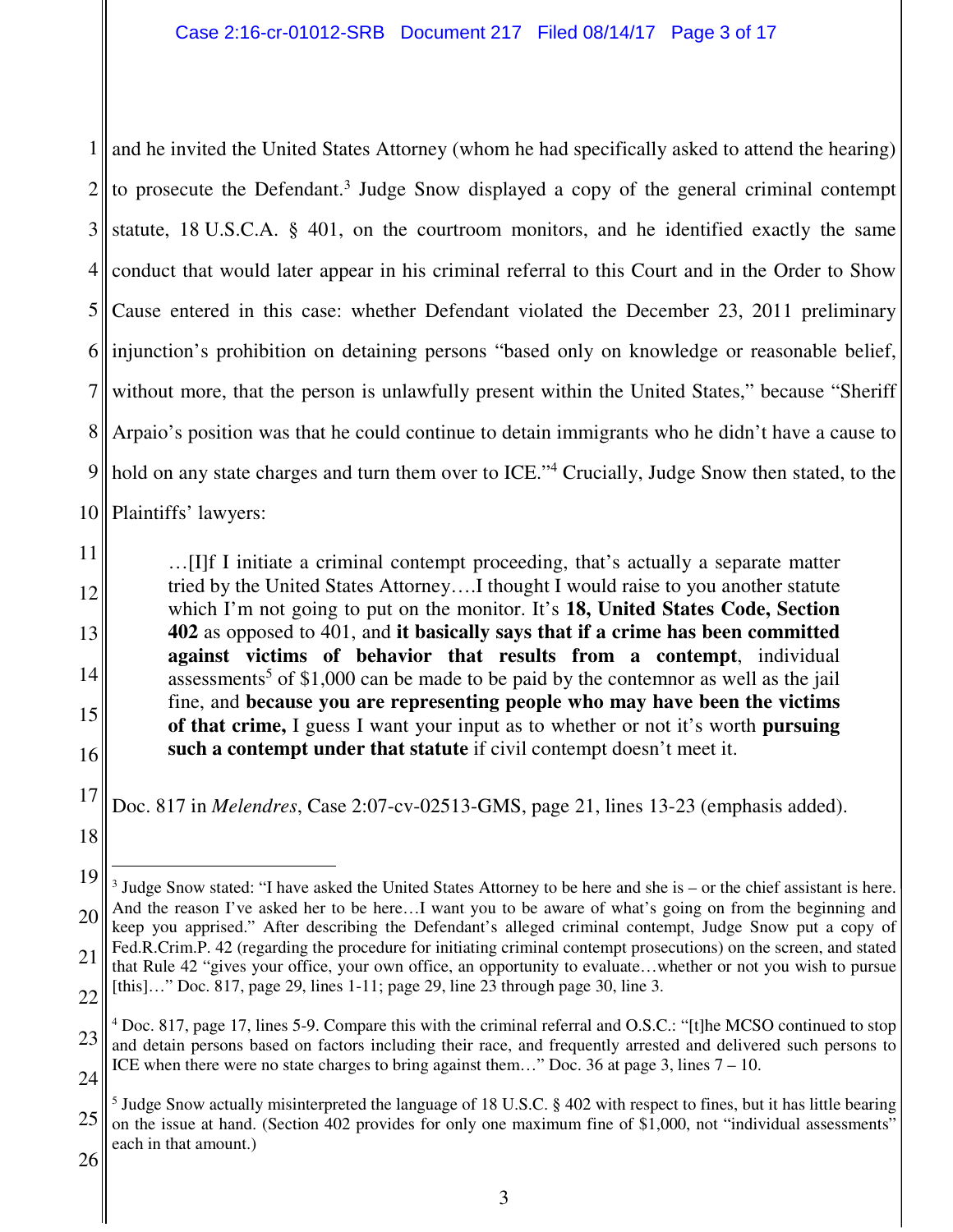1 2 3 4 5 6 7 8 9 10 Judge Snow's comments clearly show that even he determined that 18 U.S.C. § 402 applies to the conduct that forms the basis for this case, which contradicts the view that this Court voiced during the initial status conference on this case, and what the Government's counsel wrongfully led this Court to believe. Judge Snow was clearly saying that he believed that the allegedly contemptuous behavior in this case would constitute a crime, and that the plaintiffs would be the "victims" of that crime, if proven. By discussing whether it was "worth pursuing such a contempt under that statute," Judge Snow was clearly expressing that he believed that the statute applied and that the prosecution should have proceeded under Section 402. He also made it clear that he understood the statute to apply only when the "behavior that results from a contempt" is also a crime.

11 12 13 14 15 16 4, 6 (E.D. Ill. 1943).<sup>7</sup> Because the Defendant's charged contempt would constitute a crime under 17 18 19 It is not hard to see why Judge Snow believed that the statute applied. When a law enforcement officer willfully holds someone without charges and under color of state law, it is a crime under 18 U.S.C. § 242. "Any state enforcement officer who, under color of state law, willfully, without cause, arrests or imprisons an inhabitant or injures one who is legally free, thereby commits an offense" under 18 U.S.C. § 242.<sup>6</sup> *United States v. Trierweiler*, 52 F. Supp. this statute *inter alia*, Defendant was and is entitled to a trial by jury under 18 U.S.C. § 402 and 18 U.S.C. § 3691. *See also Clark v. Boynton*, 362 F.2d 992 (5th Cir. 1966)(reversing sheriff's criminal contempt conviction following a bench trial, where the conduct charged would have

20

 $\overline{a}$ 

<sup>21</sup> 22 <sup>6</sup> *Trierweiler* and some of the older caselaw actually cites section 20 of former 18 U.S.C.A. § 52, which is now 18 U.S.C. § 242. The former statute was identical in all relevant respects, except that the word "inhabitant" in Section 52 has been replaced by the word "person" in Section 242.

<sup>23</sup> 24 <sup>7</sup> "This conclusion is amply supported by the announcements of the Supreme Court of the United States in  $Ex$ *parte State of Virginia*, 100 U.S. 339, 25 L.Ed. 676; *United States v. Classic*, 313 U.S. 299, 61 S.Ct. 1031, 85 L.Ed. 1368; *Home Telephone & Telegraph Co. v. Los Angeles*, 227 U.S. 278 and 286 et seq., 33 S.Ct. 312, 57

L.Ed. 510; *Chambers v. Florida*, 209 U.S. 227, 60 S.Ct. 472, 84 L.Ed. 716; *Brown v. Mississippi*, 297 U.S. 278, 56 S.Ct. 461, 80 L.Ed. 682; *Powell v. Alabama*, 287 U.S. 45, 53 S.Ct. 55, 77 L.Ed. 158, 84 A.L.R. 527; *Moore v.* 

<sup>25</sup> *Dempsey*, 261 U.S. 86, 43 S.Ct. 265, 67 L.Ed. 543; and by other courts, such as *Culp v. United States*, 8 Cir., 131 F.2d 93, *Catette v. United States*, 4 Cir., 132 F.2d 209."

<sup>26</sup>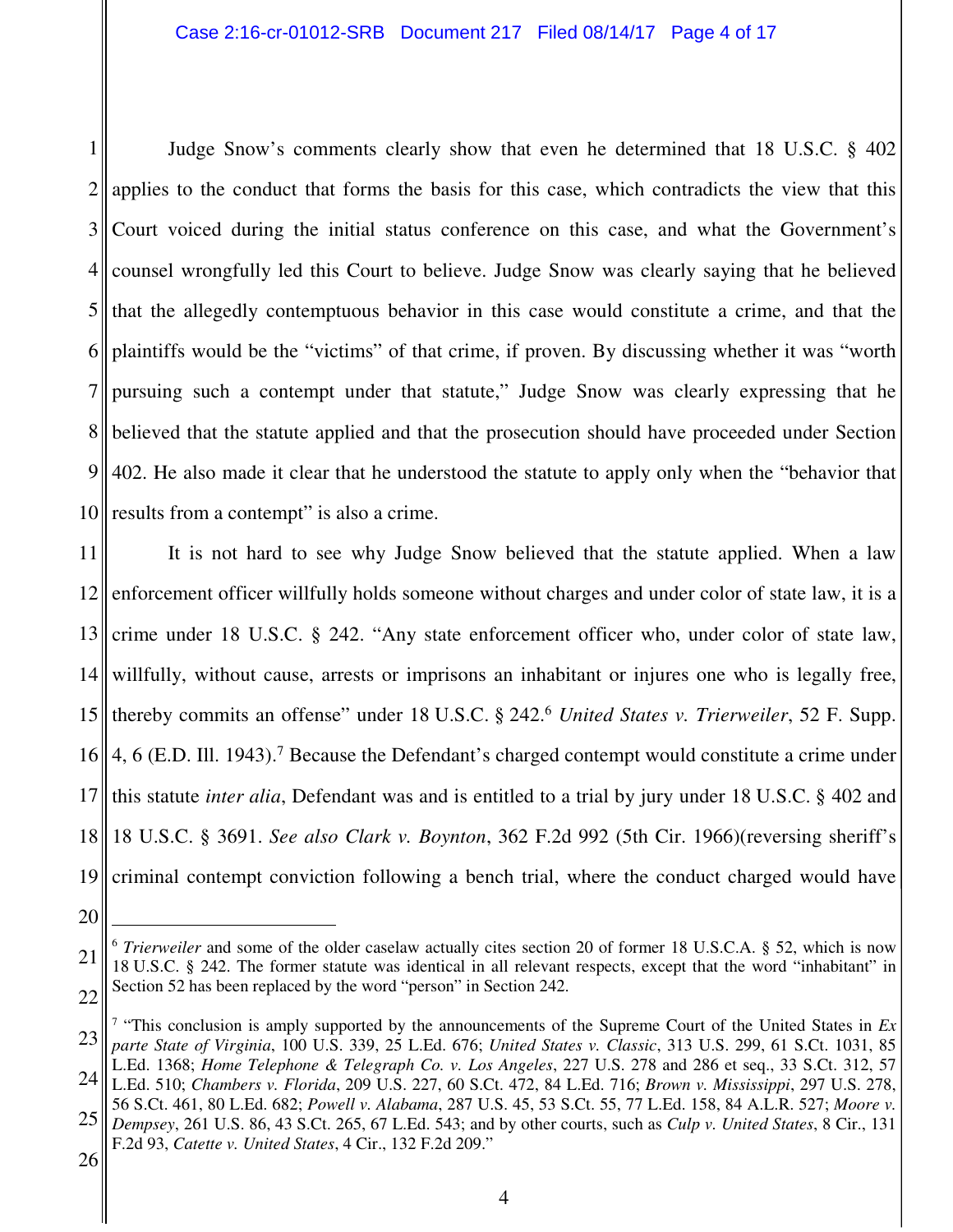1 constituted a crime under 18 U.S.C. § 242 *inter alia*, such that defendant was entitled to a trial  $2<sub>1</sub>$ 3 by jury under 18 U.S.C. § 402; and remanding the case for a trial by jury). The law simply does not get any simpler than this, nor does its misapplication get any more obvious or unjust.

4 5 in this case, which has by and large harmed the Defendant; but for the Court to refuse to adopt 6 7 8 9 10 11 12 13 14 15 16 17 18 The Court has been a willing and voracious adopter of Judge Snow's views on everything Judge Snow's views in the one instance when it would actually benefit the Defendant, by granting him a trial by jury, smacks of the worst kind of prejudice. At the initial status conference in this matter, the Court stated that "I feel that I need to inquire myself in order to attempt, as best I can, to effectuate Judge Snow's Order [referring Defendant for criminal contempt]…." (Doc. 27, p. 35, lines 17-22.) During the trial, when confronted with a ruling by Judge Snow regarding attorney-client privilege in the civil case, the Court quickly reversed its prior rulings on the subject and stated, "the Court respects that decision, will assume that that is correct…" (Day 1 AM, p. 86, lines 8-9.) And, with due respect to the Court, it has continued its pattern of deferring to Judge Snow in the form of its verdict, as discussed below, which hews so closely to Judge Snow's findings of fact and his criminal referral, that it even repeats the same mistakes about the evidence. To demonstrate consistency and integrity, this Court must grant a new trial, on the grounds that 18 U.S.C. § 402 clearly warrants a trial by jury in this case, as even the prior Judge determined.

19 20 21 Up until this point, Defendant's interlocutory appeals on this issue have been denied simply because they are interlocutory; but by continuing to ignore this most fundamental issue in the case, the Court invites a certain reversal on direct appeal.

22 23 24  $25$ To protect the integrity of the Court, the Court must order a new trial by jury. As Justice Scalia wrote, jury trials are especially appropriate in criminal contempt cases "involving out-ofcourt disobedience to complex injunctions." *Int'l Union, United Mine Workers of Am. v. Bagwell*, 512 U.S. 821, 833–34 (1994)(Scalia, J.). "Such contempts do not obstruct the court's

26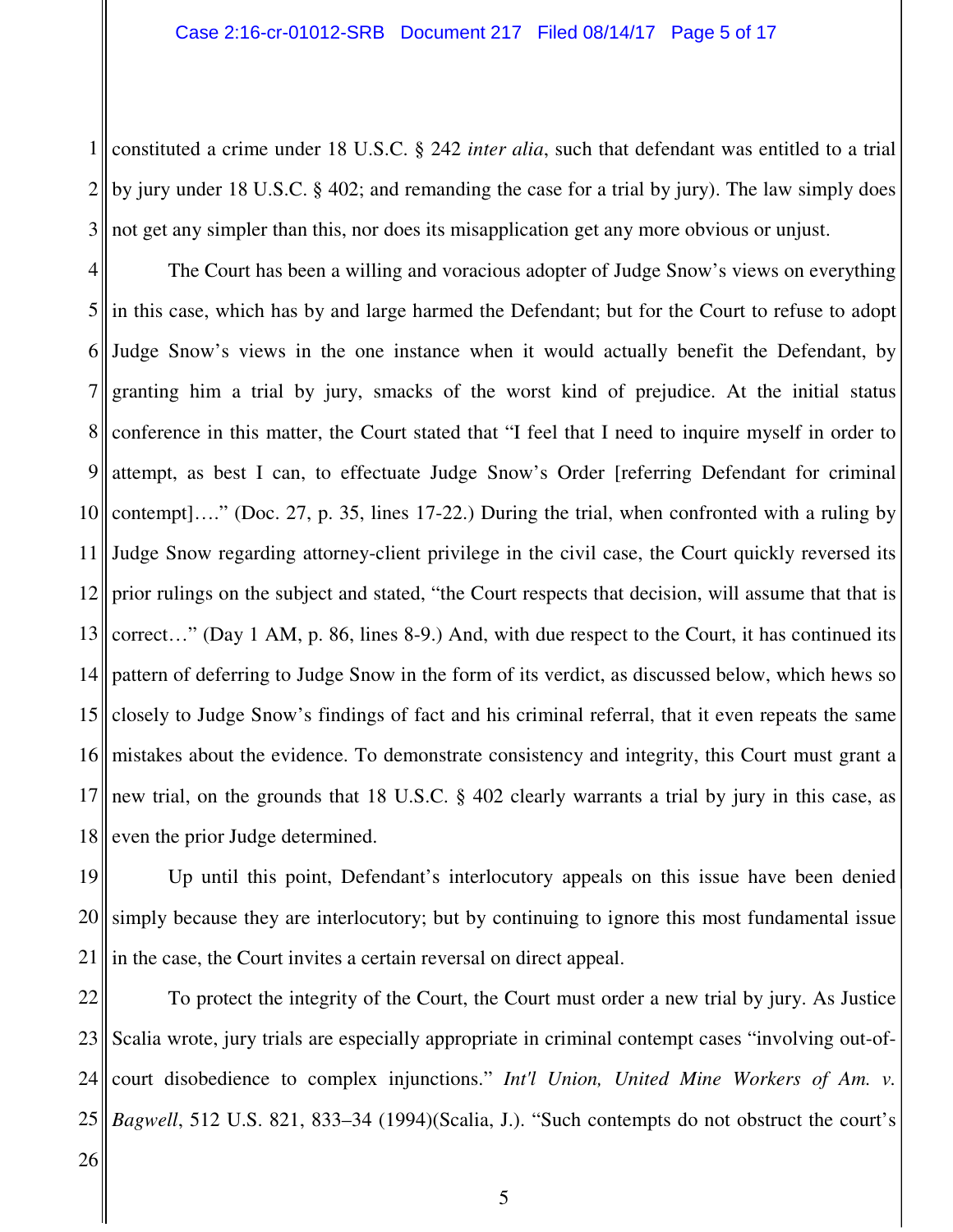1 ability to adjudicate the proceedings before it, and the risk of erroneous deprivation from the  $2\parallel$ 3 4 5 6 7 8 9 10 11 12 13 14 lack of a neutral factfinder may be substantial." *Id.* at 844. Under such circumstances, he wrote, criminal procedural protections like the right to a trial by jury "are both necessary and appropriate to protect the due process rights of parties and prevent the arbitrary exercise of judicial power." *Id.* at 834. "[T]he contempt power also uniquely is liable to abuse. Unlike most areas of law, where a legislature defines both the sanctionable conduct and the penalty to be imposed, civil contempt proceedings leave the offended judge solely responsible for identifying, prosecuting, adjudicating, and sanctioning the contumacious conduct. Contumacy often strikes at the most vulnerable and human qualities of a judge's temperament, and its fusion of legislative, executive, and judicial powers summons forth the prospect of the most tyrannical licentiousness." *Id*. at 830. (internal citations and quotation marks omitted). "Accordingly, in criminal contempt cases an even more compelling argument can be made than in ordinary criminal cases for providing a right to jury trial as a protection against the arbitrary exercise of official power." *Id.* 

15 16 17 18 19 20 21 22 Further, because the "victim" in a contempt of court case is really the Court, trying the case to the Court is about as fair as trying a criminal case to the victim—the Court has an inherent conflict and prejudice, which the Defendant raised before trial both as a basis for granting a trial by jury (Doc. 62, pages 2, line 16 to page 3, line 17) and again in his Motion to Change Venue (Doc. 171, page 3, lines  $8-13$ ).<sup>8</sup> Judge Snow and the Court have sat together as two of only around eight active judges on the same court for over nine years. Trying the case to this Court instead of Judge Snow does not cure the inherent conflict or prejudice, any more than it would to try a case for assaulting a police officer to the officer's partner or squadmate.

23

 $\overline{a}$ 

<sup>24</sup> 25 <sup>8</sup> From that Motion: "Additionally, venue should be changed due to the risk of the appearance of bias. This applies because the case is being tried by a judge for contempt of another judge of the same court. Judge Bolton made some comments in the initial status hearing indicating that she is trying to 'effectuate' Judge Snow's intent, or words to that effect, which would indicate to a reasonable third person that Judge Bolton is biased in favor of deferring to Judge Snow's determinations that formed the basis for the Order to Show Cause."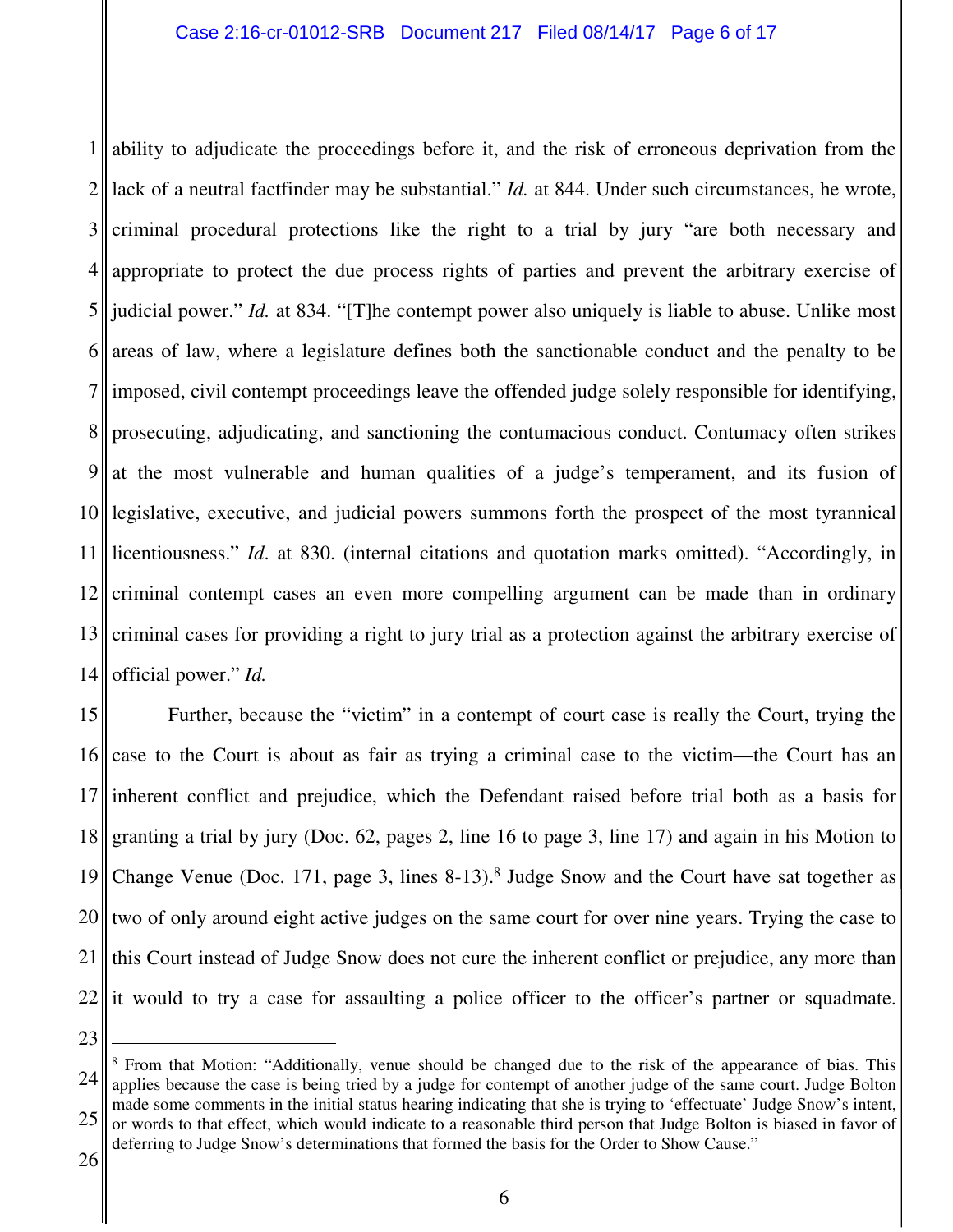1 Defendant again raises this issue now, requests that the verdict be vacated, and that a new trial 2 3 by jury be granted; both to avoid a certain reversal by the appellate courts, and to serve the ends of basic and certain justice in this case.

#### 4

5

## **II. The verdict must be vacated because the Court violated the Defendant's constitutional right to be present for the verdict.**

6 7 8  $\overline{Q}$ 10 11 12 13 14 15 16 17 18 19 20 21 22 23 The Court violated the Defendant's constitutional right to be present for the verdict when it issued its verdict via electronic notice (email) to the lawyers alone, instead of rendering the verdict in his presence, as required by the Sixth Amendment Confrontation Clause and the Fifth Amendment Due Process Clause. Before the verdict, the Court admitted to its awareness that the Defendant does not use email.<sup>9</sup> Defendant had the right to be present at all stages of the trial, including the verdict; and Defendant was entitled to more dignity from this Court than having to be first told about his verdict by the media. The Court's deliberate error affects "the integrity and legitimacy of the entire judicial process" and it is not harmless, as a matter of law. *United States v. Canady*, 126 F.3d 352, 364 (2d Cir. 1997). "The announcement of the decision to convict or acquit is neither of little significance nor trivial; it is the focal point of the entire criminal trial. To exclude the public, the defendant, the prosecution, and defense counsel from such a proceeding—indeed not to have a proceeding at all—affects the integrity and legitimacy of the entire judicial process." *Id.* In *Canady*, the district court mailed out its verdict following a criminal bench trial, instead of calling a hearing to announce it in the presence of the defendant; as the result of which, the defendant first learned about his own conviction "by reading a newspaper." *Canady*, 126 F.3d at 355. The Second Circuit deemed this to be a fundamental structural error, and vacated the verdict. "A leading principle that pervades the entire law of criminal procedure is that, after indictment found, nothing shall be done in the absence of" the

24

 $\overline{a}$ 

<sup>25</sup>  $9$  "Q....[W]hy is the sheriff not included on this e-mail?" "THE COURT: I think we all know it's because he didn't have e-mail." (Day 1 PM, page 143, lines 4-7.)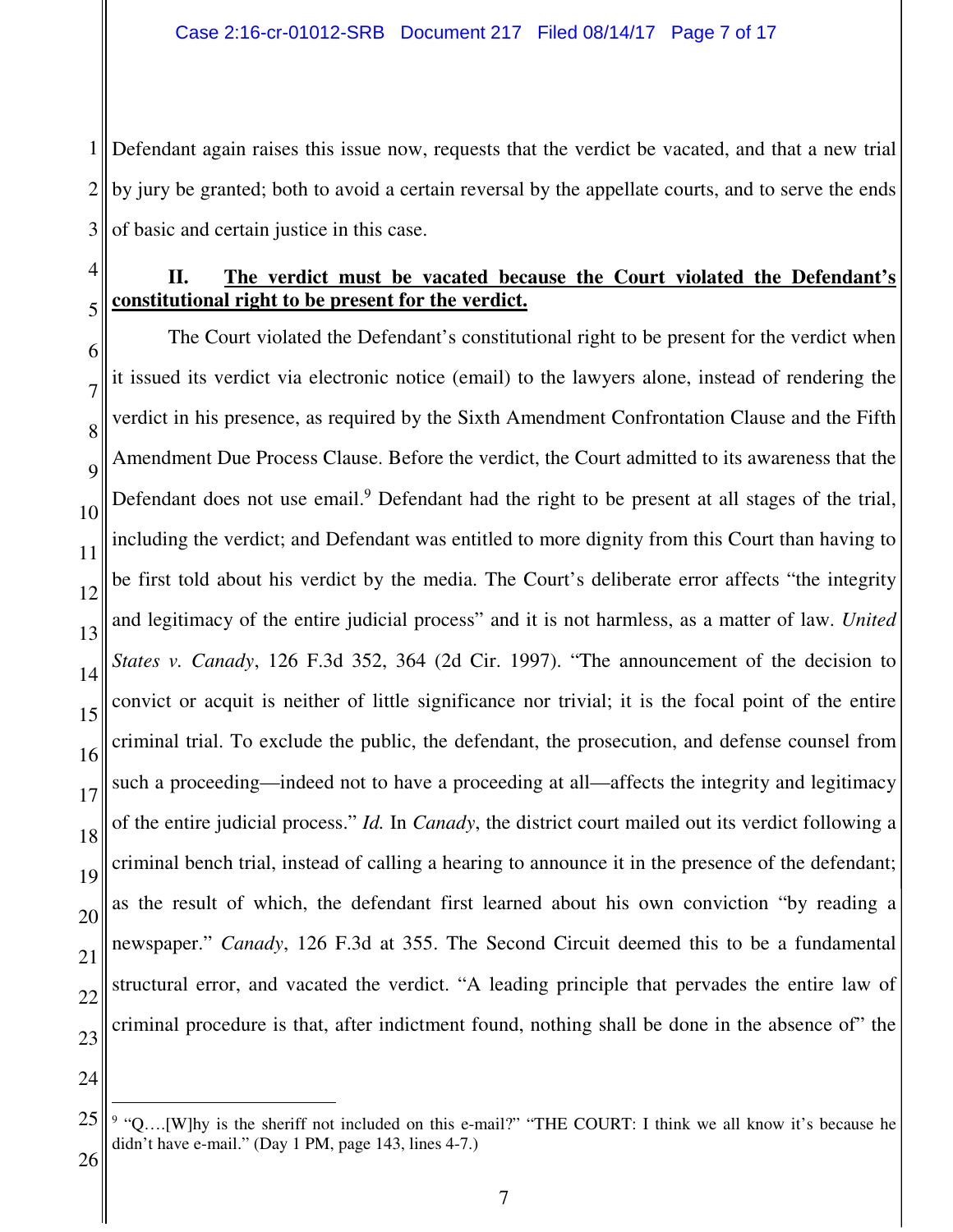1 defendant. *Lewis v. United States*, 146 U.S. 370, 372 (1892); *see also Rushen v. Spain,* 464 U.S.  $2<sub>1</sub>$ 3 4 5 6 7 8 9 10 11 12 13 14 15 16 17 18 19 20 21 22 23 24 25 114, 117-18 (1983). The defendant's right to be present at every stage of trial is "scarcely less important to the accused than the right of trial itself," *id*. at 455, and it is rooted in both the Sixth Amendment Confrontation Clause and the Fifth Amendment Due Process Clause. *See Illinois v. Allen*, 397 U.S. 337, 338 (1970); *Arizona v. Levato*, 186 Ariz. 441, 924 P.2d 445, 448 (1996)(in banc)(recognizing Sixth Amendment guarantee to be "physically present for the return of jury verdicts" absent exceptional circumstances); *Kentucky v. Stincer*, 482 U.S. 730, 745 (1987); *Snyder v. Massachusetts*, 291 U.S. 97, 107-108 (1934); *Hopt v. Utah*, 110 U.S. 574, 579 (1884). The Defendant's right to be present extends to all stages of trial, including the verdict. *Rogers v. United States*, 422 U.S. 35, 39 (1975); *see also* Fed.R.Crim.P.43(a)(2). "There is a distinctly useful purpose in ensuring that the pronouncement of the defendant's guilt or innocence by the court is both face-to-face and public. It assures that the trial court is keenly alive to a sense of its responsibility and to the importance of its functions." *Id.* at 361 (quoting *Waller v. Georgia,* 467 U.S. 39, 46 (1984))(internal quotation marks omitted). "In the jury context, several courts, in rejecting the argument that the defendant's presence is useless, have pointed to the fact that the defendant's mere presence exerts a psychological influence upon the jury. This is because the jury in deliberating towards a decision knows that it must tell the defendant directly of its decision in the solemnity of the courtroom. We fail to see how the situation is any different when the fact finder is the district judge." *Id.* at 361-362. And clearly, it is not. The Court's failure to announce the verdict directly to the Defendant in court furthers the perception that this Court does not "own" its own verdict; that the Court is merely copying Judge Snow's findings and giving "his" verdict, as discussed below; that the verdict was irresponsibly pre-judged and disconnected from the actual court proceedings attended by Defendant (i.e. the trial); and that the trial was a "show trial" put on by the federal judiciary, with the Government supplying a token prosecution at its request, and the verdict merely an afterthought. Because the Court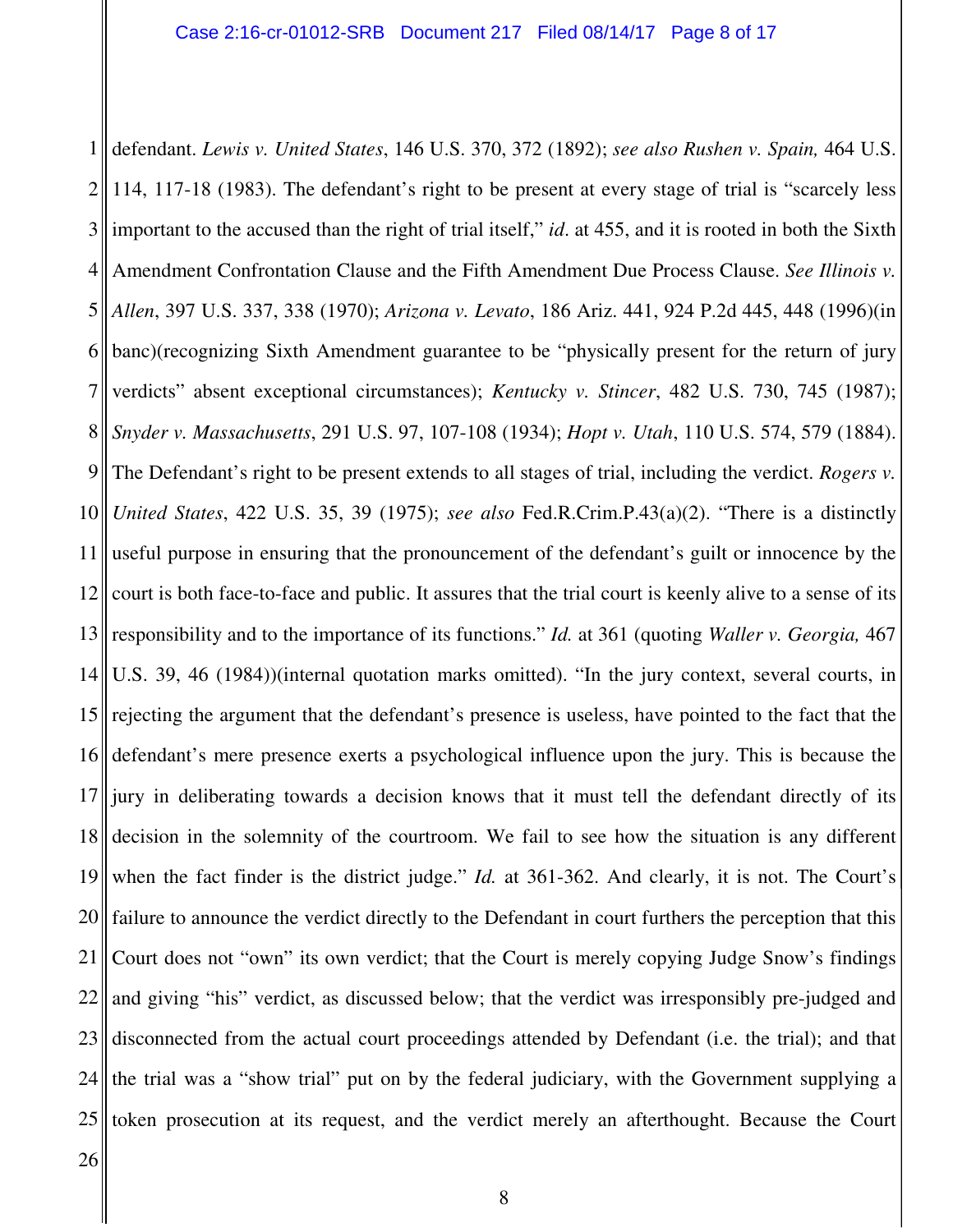1 2 violated the Defendant's right to be present for the verdict, and this is a fundamental structural error, its verdict must be vacated.

3

## **III. The verdict is tainted with prejudice**

4 5 6 7 8 9 10 11 12 13 14 15 The Court's verdict so thoroughly tracks Judge Snow's criminal referral—even making the same mistakes about the evidence—and it so completely ignores the actual testimony at trial (and quotes it so misleadingly, as described in the Defendant's Motion for Judgment of Acquittal), that it is apparent that its verdict was improperly motivated by prejudice—namely the Court's desire to vindicate the authority of a fellow judge of the same court, to the exclusion of the evidence, and of the truth. Further, the Court's refusal to grant a trial by jury, despite all the authority requiring one; the Court's obvious affiliation with Judge Snow, as a fellow judge on the same court with only around eight active members for over nine years; and the prejudice inherent in trying a contempt of court case to the bench, which is effectively the "victim" of the alleged crime; as well as certain other statements made by the Court during the course of this case, demonstrate that the verdict was tainted by prejudice and bias, warranting a new trial before a jury.

16 17 18 19 20 21 22 23 24 25 At the initial status conference in this matter, the Court stated that "I feel that I need to inquire myself in order to attempt, as best I can, to effectuate Judge Snow's Order [referring Defendant for criminal contempt], to be satisfied other than on the say-so of four well-respected attorneys and whoever else has been doing the research behind the scenes…I just feel that I have to satisfy myself." (Transcript of October 11, 2016 status conference, page 35, lines 17-22.) The Court's comment demonstrates that it has been pursuing a mistaken policy of trying to "follow" what it believes Judge Snow wanted to be done, regardless of the actual argument or testimony in this case; and of course the Court knew before trial that Judge Snow had already found that Defendant committed willful acts constituting criminal contempt, as part of his "civil contempt" proceeding. The Court clearly read Judge Snow's criminal referral before trial—in fact, the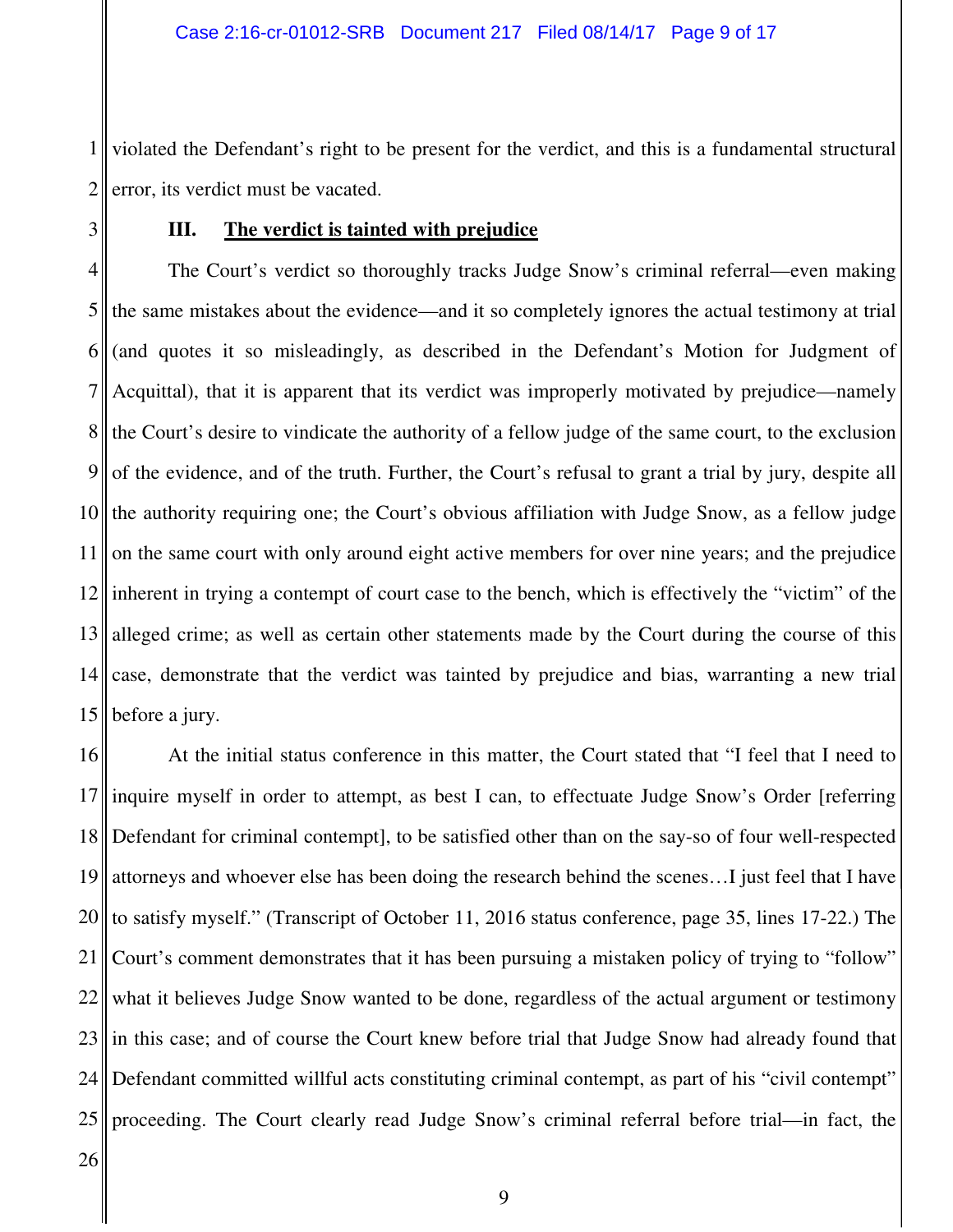1 Court copied it when it composed the Order to Show Cause. Both the criminal referral and the  $2<sub>1</sub>$ 3 At a pretrial hearing in this matter, the Court stated that "I agree with the government that the 4  $\frac{5}{3}$ 6  $7<sub>||</sub>$ 8 9 10 11 12 13 14 15 16 17 18 19  $20$  19;<sup>14</sup> 623:1-3.) Nevertheless, the Court again mischaracterizes his testimony in exactly the same Order to Show Cause cite heavily to Judge Snow's civil findings that the Sheriff acted willfully. Order [civil contempt findings] of Judge Snow is not evidence in this case" (transcript of 4-12- 17 hearing, page 9, lines 23-24); but these words ring hollow, because the Court's verdict nevertheless hews so closely to Judge Snow's criminal referral and civil findings, that it even misreports the same testimony in the same way. For example, Judge Snow wrote in his criminal referral (and this Court's Order to Show Cause also stated) that Defendant "continued to direct his deputies to arrest and deliver" aliens to federal authorities, for which Judge Snow cited paragraph fifty-seven of his civil findings.<sup>10</sup> However, paragraph fifty-seven only referenced testimony by Lieutenant Jakowinicz that Defendant told Mr. Jakowinicz to "call" Border Patrol, not "arrest and deliver" or "take" persons to Border Patrol.<sup>11</sup> This is an important distinction, since there was no dispute that contacting Border Patrol was legal, even under Judge Snow's inexact preliminary injunction. During the trial in this case, Mr. Jakowinicz—whom the Government interviewed at least twice before trial, and once again even during trial<sup>12</sup>— at first testified that the Sheriff told him to "take" persons to Border Patrol, but then he immediately clarified that he could not recall verbatim what the Sheriff told him that day;<sup>13</sup> and when confronted with his prior testimony before Judge Snow that the Sheriff only told him to "call" federal authorities, he admitted that this is what the Sheriff said. (Day 3 AM, 622:10-11, 16-

21

 $\overline{a}$ 

<sup>10</sup> Doc. 36, p.4, 1-3, citing ¶ 57 of Doc. 1677 in *Melendres,* case no. 2:07-cv-02513-GMS.

<sup>22</sup> <sup>11</sup> *See* ¶ 57 of Doc. 1677 in *Melendres*, referring to civil trial transcript 371:9-372:9.

<sup>12</sup> On January 9, 2017; March 10, 2017; and June 28, 2017.

<sup>23</sup> <sup>13</sup> Day 3 AM, 583:24-584:3.

 $14$  Q. He didn't say to take anyone down there. He said call them, right?

<sup>24</sup> A. Yes. I can't tell you one way or the other the exact verbiage.

<sup>25</sup> … Q. Can we rely then that that is your best recollection at the time what the Sheriff actually said? A. Yes. (Day 3 AM, 622:16-19; 623:1-3.)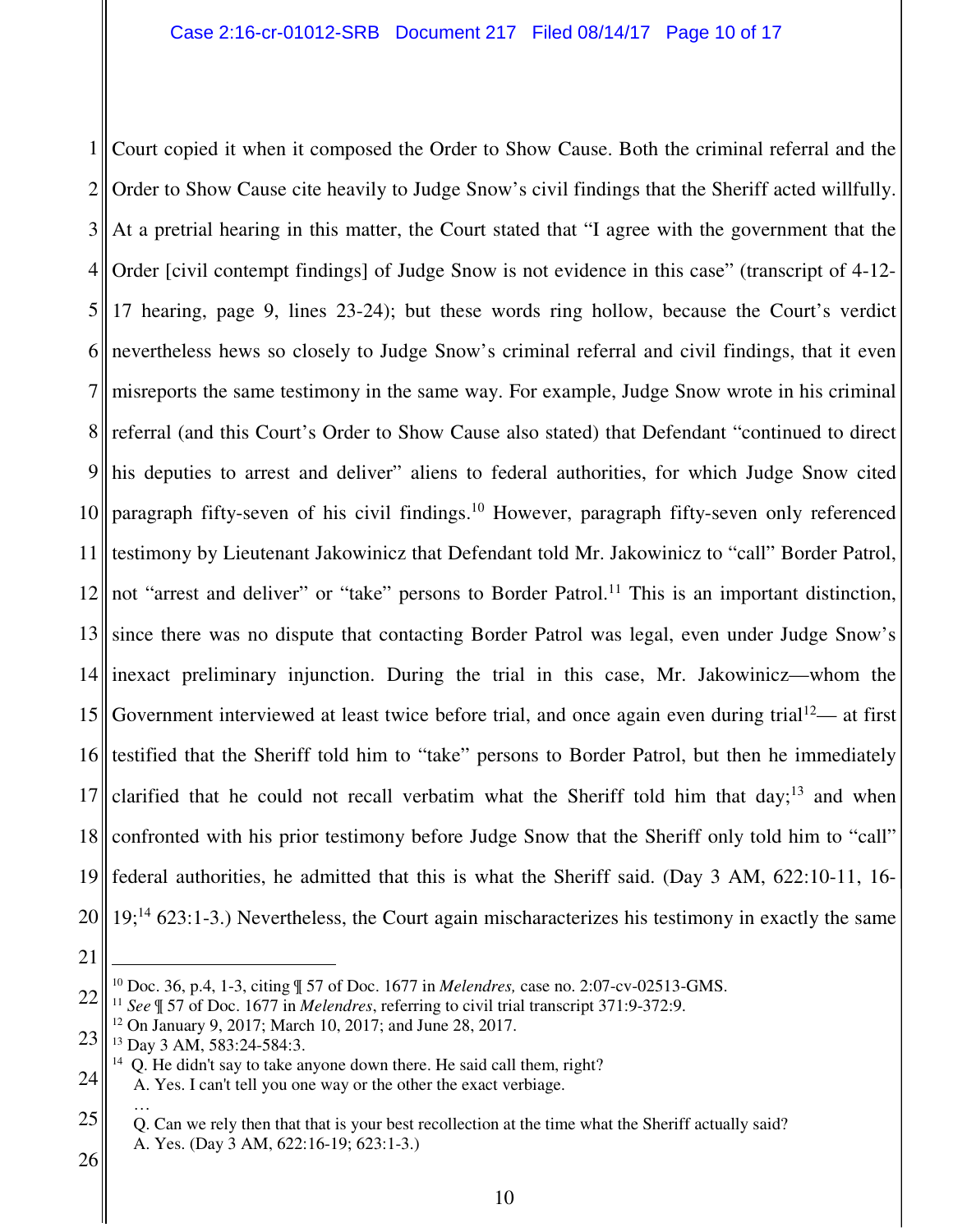1 way that Judge Snow did: "Lieutenant Jakowinicz stated that…Defendant told him '[y]ou take  $2<sub>1</sub>$ them to Border Patrol.'" (Verdict, page 4, lines 21 to 24.)

3  $4<sub>||</sub>$ 5 6  $7<sub>II</sub>$ 8 9 10 11 12 13  $14$ As another example, the Court—when confronted during trial with the issue of whether Mr. Casey's testimony was attorney-client privileged—originally ruled that it was privileged; but then when confronted with an Order from Judge Snow in the civil case concluding that it was not privileged (erroneously, as discussed below), the Court quickly reversed course and ruled that it was not attorney-client privileged, stating "the Court respects that decision, will assume that that is correct…"<sup>15</sup> Finally, the Court's verdict sets an unusual emphasis on identifying the judge to whom the Order belongs—that "Judge Snow's order was clear and definite," "Judge Snow's order was clear," "Judge Snow issued a clear and definite order," "the Defendant knew of Judge Snow's preliminary injunction," etc. (instead of "the order," "the preliminary injunction")—suggesting that its conclusion was influenced by something other than an assessment of whether the order was clear to the MCSO in 2011; i.e., the court was influenced because it belonged to a fellow judge of the same court.

15 16 17 is unconstitutional. Further, the Court's steadfast refusal to allow a jury—the only 18 19 20 Defendant to try the case to his alleged victim—i.e. the Court—resulting in a show trial whose 21 22 23 The Court clearly received evidence at trial with an eye toward reaffirming what Judge Snow had already found civilly. This is a *de facto* "guilty until proven innocent" standard, and it constitutionally independent body available in these circumstances—to hear the case, and despite a clear requirement that it do so, shows prejudice. Instead, the Court forced the verdict was so tainted by prejudice that it cannot be justified by the actual or complete evidence and testimony presented in the case. Defendant must be granted a new trial, before a jury of his peers.

 $\overline{a}$ 

<sup>24</sup>

<sup>25</sup> <sup>15</sup> Day 1 AM, p. 86, lines 8-9.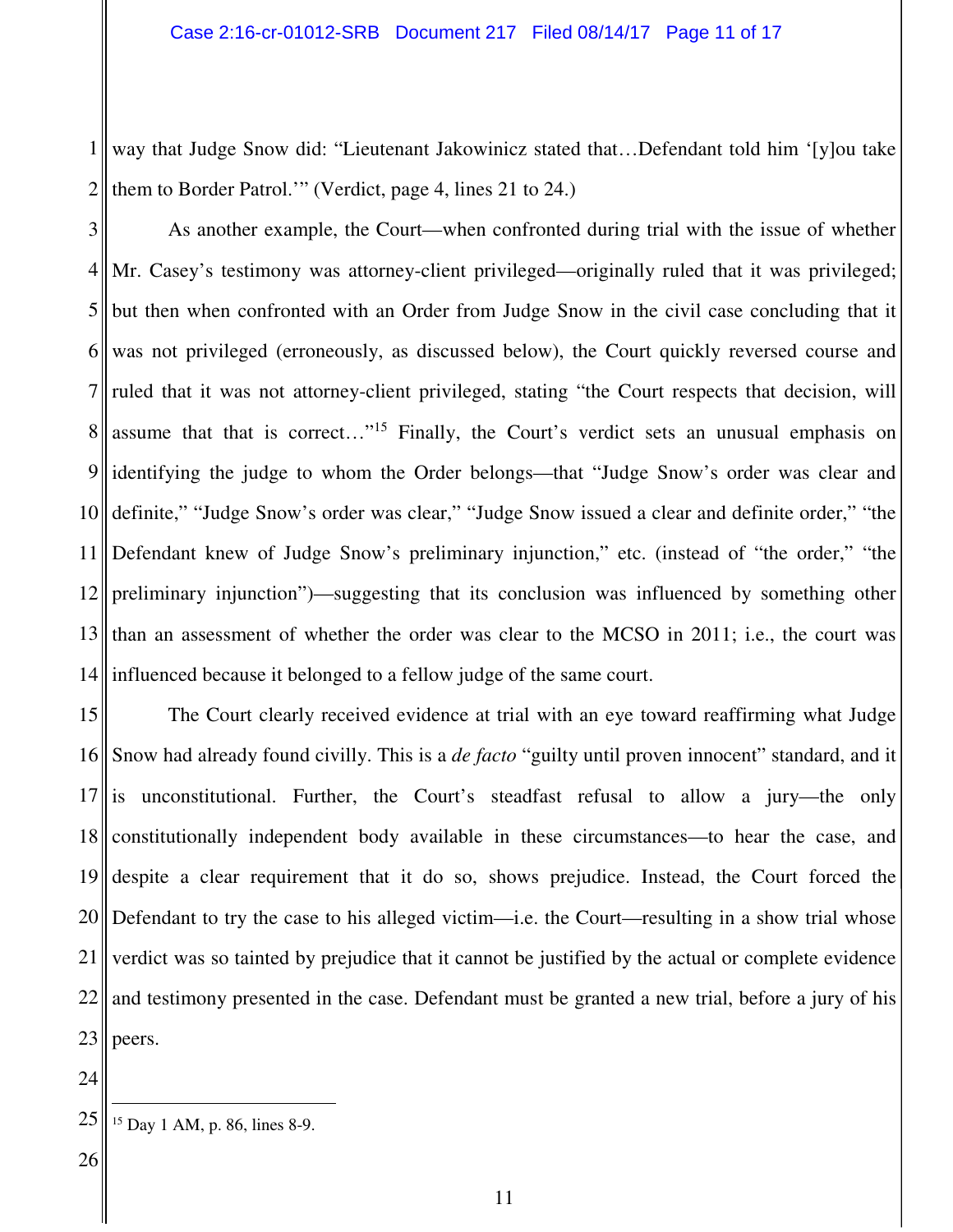## **IV. Attorney-Client Privileged Testimony was Improperly Compelled and Admitted at Trial**

2 3 4 5 6 7 8 9 10 11 12 13 14 15 16 17 18 The Court improperly compelled and admitted attorney-client privileged testimony by Timothy Casey<sup>16</sup> and related attorney-client privileged exhibits at trial. Neither Maricopa County nor the Defendant has ever waived the privilege; and no party ever claimed that it was waived expressly in this proceeding.<sup>17</sup> (*See* Trial Transcript, Day 1 a.m., at  $54:1 - 6$ .) The Court found that Judge Snow's erroneous order finding of an implied waiver in *Melendres*, which was a civil case brought against the County (i.e., against the Sheriff in his official capacity alone), also allowed for the admission of attorney-client privileged testimony in this case. Even an actual implied waiver of the privilege in one case does not constitute an automatic waiver of the privilege in another case. *See Bittaker v. Woodford*, 331 F.3d 715, 720 (9th Cir. 2003)(finding that implied waiver of attorney-client privileged materials in a habeas proceeding for ineffective assistance of counsel did not render the materials admissible for purposes of a re-prosecution of the defendant: "the court must impose a waiver no broader than needed to ensure the fairness of the proceedings before it"); *see also generally Transamerica Computer,* 573 F.2d at 651 ("a party does not waive the attorney client privilege for documents which he is compelled to produce"); *Diversified Indus., Inc. v. Meredith,* 572 F.2d 596, 611 (8th Cir. 1977)(holding that disclosure of documents to one third-party does not waive as to other third-parties requesting

 $\overline{a}$ 

<sup>19</sup>

<sup>20</sup> <sup>16</sup> To the extent that the Court concluded, albeit falsely, that Jack MacIntyre was a legal advisor to the MCSO, then his testimony was also attorney-client privileged and improperly admitted.

<sup>21</sup> 22 <sup>17</sup> Defendant held the privilege. An attorney-client relationship "is proved by showing that the party sought and received advice and assistance from the attorney in matters pertinent to the legal profession." *Matter of Petrie,* 154 Ariz. 295, 299, 742 P.2d 796, 800 (1987). The test is a subjective one, in which "the court looks to the nature

<sup>23</sup> 24 of the work performed and to the circumstances under which the confidences were divulged." *Alexander v. Superior Court in and for Maricopa County,* 141 Ariz. 157, 162, 685 P.2d 1309, 1314 (1984) (citing *Developments of the Law—Conflicts of Interest in the Legal Profession,* 94 Harv.L.Rev. 1244, 1321–22 (1981)).

<sup>25</sup> Another important factor is whether the client believed an attorney client relationship existed. *Petrie,* 154 Ariz. at 300, 742 P.2d at 801; *Alexander,* 141 Ariz. at 162, 685 P.2d at 1314. At the trial in this matter, Defendant's lawyer, Timothy Casey, testified that he believed that the Defendant reasonably believed that Mr. Casey was his

lawyer and that their conversations were attorney-client privileged.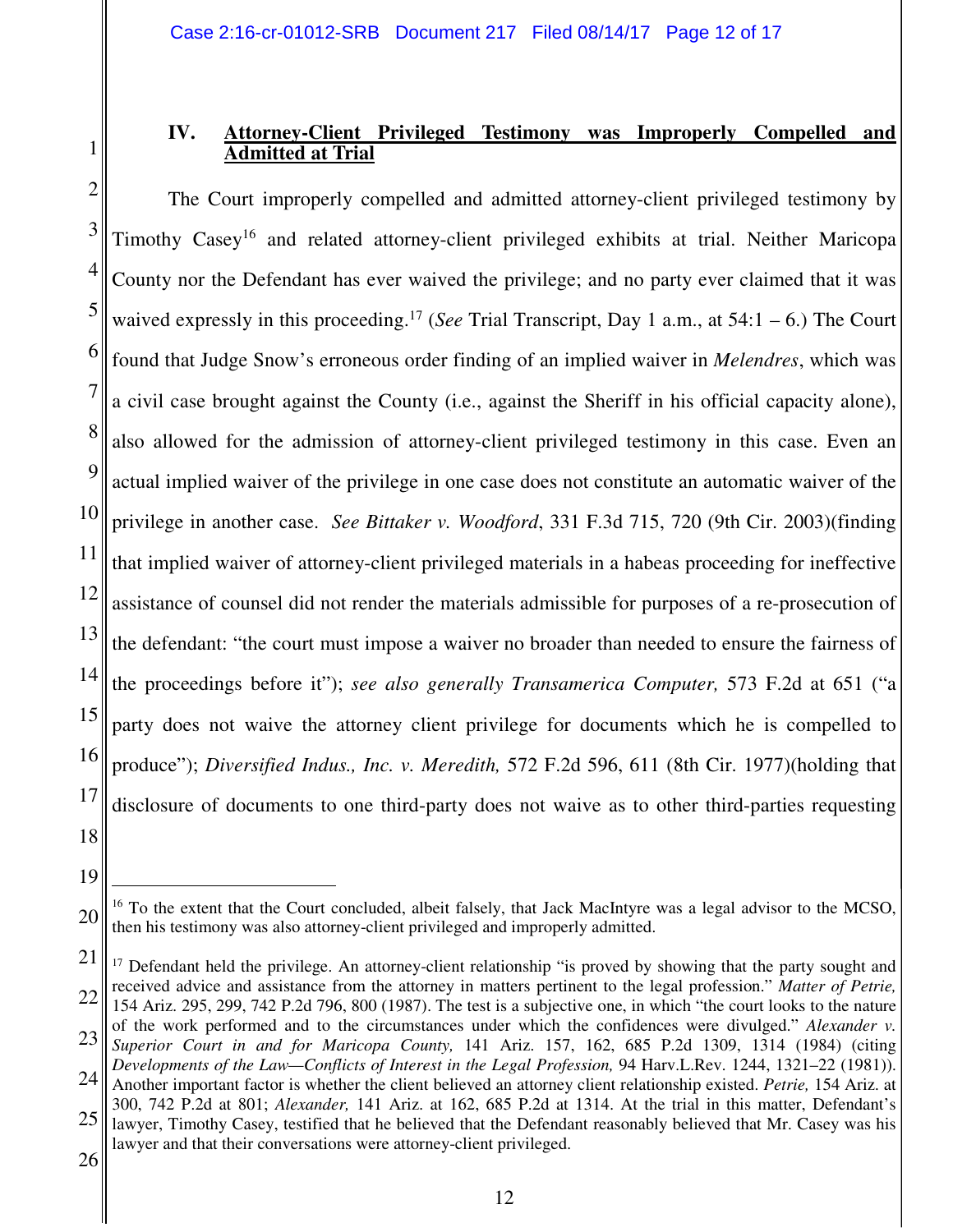1 same documents). But Judge Snow's finding of an implied waiver in the civil case was also 2 3 4 5 6 7 8 9 10 11 12 13 *Litigation,* 10 F.3d 693, 695 (9th Cir. 1993); *General Signal Corp. v. Donallco, Inc.,* 787 F.2d 14 15 16 17 18 erroneous, as a matter of law. On May 14<sup>th</sup>, 2015, Judge Snow held that the privilege had been waived in the civil matter, because the Defendant had allegedly asserted an "advice of counsel" defense in that matter. (Doc. 1094 in Case 2:07-cv-02513-GMS.) However, reliance on the advice of counsel is not a defense to civil contempt, and Judge Snow's order was therefore erroneous. *See In re Eskay*, 122 F.2d 819, 822 (3d Cir. 1941)("[i]t is a good defense to an attachment for criminal, **but not civil contempt** that the contemnor acted in good faith upon advice of counsel")(emphasis added); *see also Crystal Palace Gambling Hall, Inc. v. Mark Twain Indus., Inc.*, 817 F.2d 1361, 1365 (9th Cir.1987)(civil contempt "need not be willful," and a "good faith exception to the requirement of obedience to a court order has no basis in law" in the civil context); *Donovan v. Mazzola,* 716 F.2d 1226, 1240 (9th Cir.1983)("[i]ntent is not an issue in civil contempt proceedings"); *In re Dual–Deck Video Cassette Recorder Antitrust*  1376, 1379 (9th Cir.1986). Further, the Defendant, for his part, did not assert any defense at all in the civil proceeding (he conceded liability). Therefore, he clearly did not waive the attorneyclient privilege by asserting a "reliance on counsel" defense in that matter; and Judge Snow's order compelling Mr. Casey to testify in that matter, on which this Court's determination was based, was in error.

19 20 21 22 23 24 25 Further, simply because the attorney-client privilege was illegally breached by Judge Snow in the civil contempt proceeding, does not mean that the privilege is forever waived because it now "out of the bag," or that the privilege cannot preserved for further proceedings. The attorney-client privilege is supposed to be sacred, and in order to fully honor and preserve the privilege—and to discourage potential judicial abuse of it—attorney-client privileged testimony that was compelled in one matter may still be excluded in another, especially where the testimony was wrongfully compelled in the first instance. In such cases, the Court should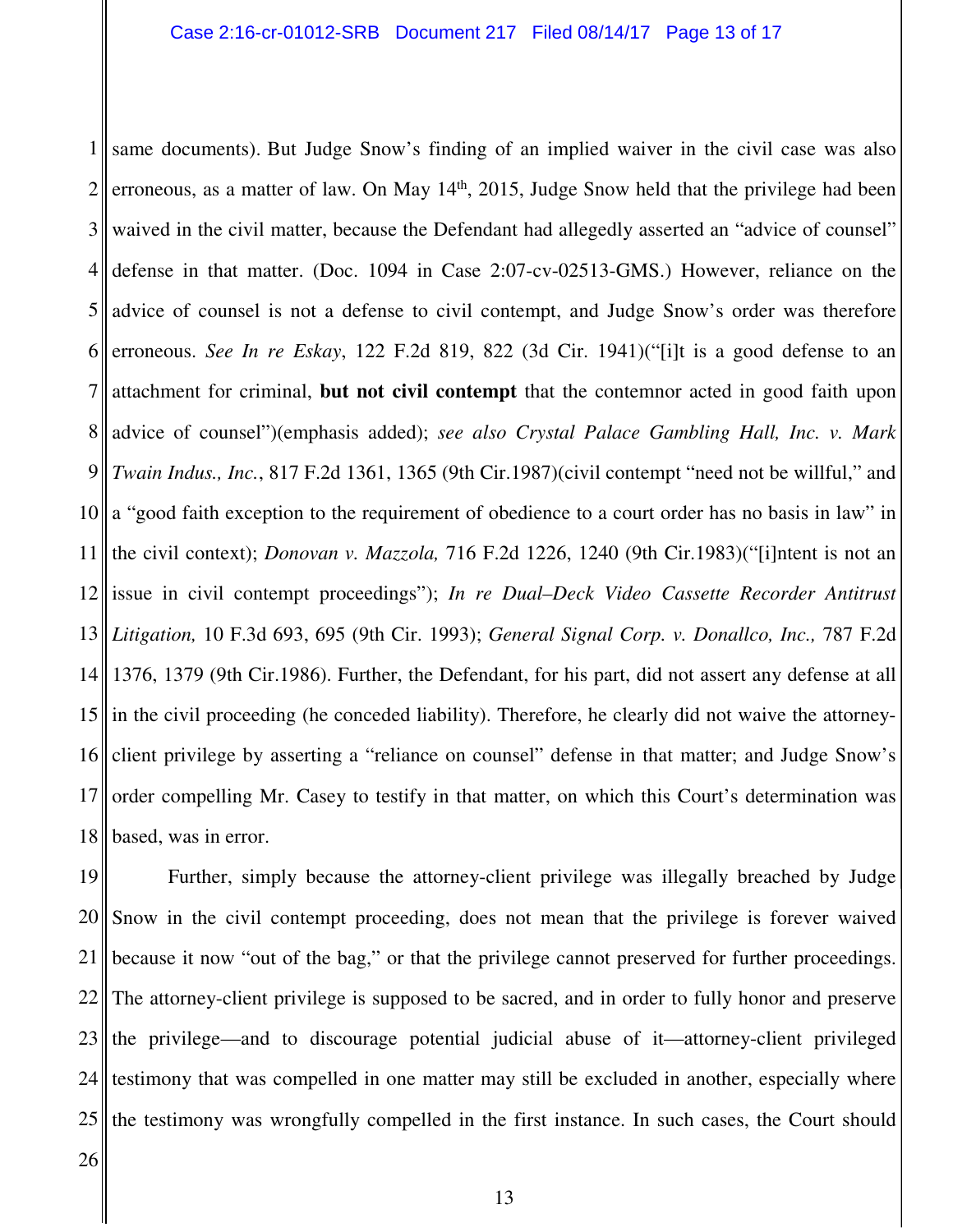1 apply something akin to the exclusionary rule, and find that the attorney-client privileged 2 material remains privileged and must be excluded from subsequent proceedings. Otherwise, 3 4 5 6 there is no meaningful deterrent to a court that intends to wrongfully abuse the privilege to uncover incriminating evidence; because the court knows that once something has been revealed—no matter how wrongfully—such evidence can and will be used against the defendant in subsequent criminal proceedings.

7 8 9 10 11 Judgment of Acquittal filed concomitantly herewith. Up until the Court wrongfully compelled Mr. Casey to testify to attorney-client privileged matters, the Defendant did not assert a reliance on counsel defense; and his counsel made this extremely clear on the record.<sup>18</sup> Only subject to the admission of such testimony, has Defendant argued that a reliance on counsel defense indeed applies, as argued in the Motion for

12 13 14 15 16 This error is not harmless, because the only actual evidence that this Court cited in its verdict in support of its finding that the Order was "clear and definite" was testimony (albeit only partially quoted) from Mr. Casey. In fact, the Court's verdict cited Mr. Casey's testimony on all but three pages, for a total of twenty-eight times. *Id.* Because Mr. Casey's testimony was attorney-client privileged and improperly compelled by this Court, a new trial must be ordered.

17

## **V. Evidentiary Issues – Prior Testimony of John MacIntyre**

18 19 20 21 22 23 The Court improperly admitted the testimony of John MacIntyre, in violation of the Defendant's Sixth Amendment rights. The Confrontation Clause of the Sixth Amendment provides that, in criminal cases, the accused has the right to "be confronted with witnesses against him," and it guarantees an opportunity for effective cross-examination. *United States v. Owens*, 484 U.S. 554, 559 (1988). With these safeguards in mind, Fed.R.Ev. Rule 804(b)(1) allows the use of a statement by an unavailable witness only if the statement was given by the

24

 $\overline{a}$ 

<sup>25</sup> 26 <sup>18</sup> See Trial Day 1 AM, page 82, lines 13-16; transcript of April 12, 2017 hearing at page 34, lines 22-23; page 35. Line 13.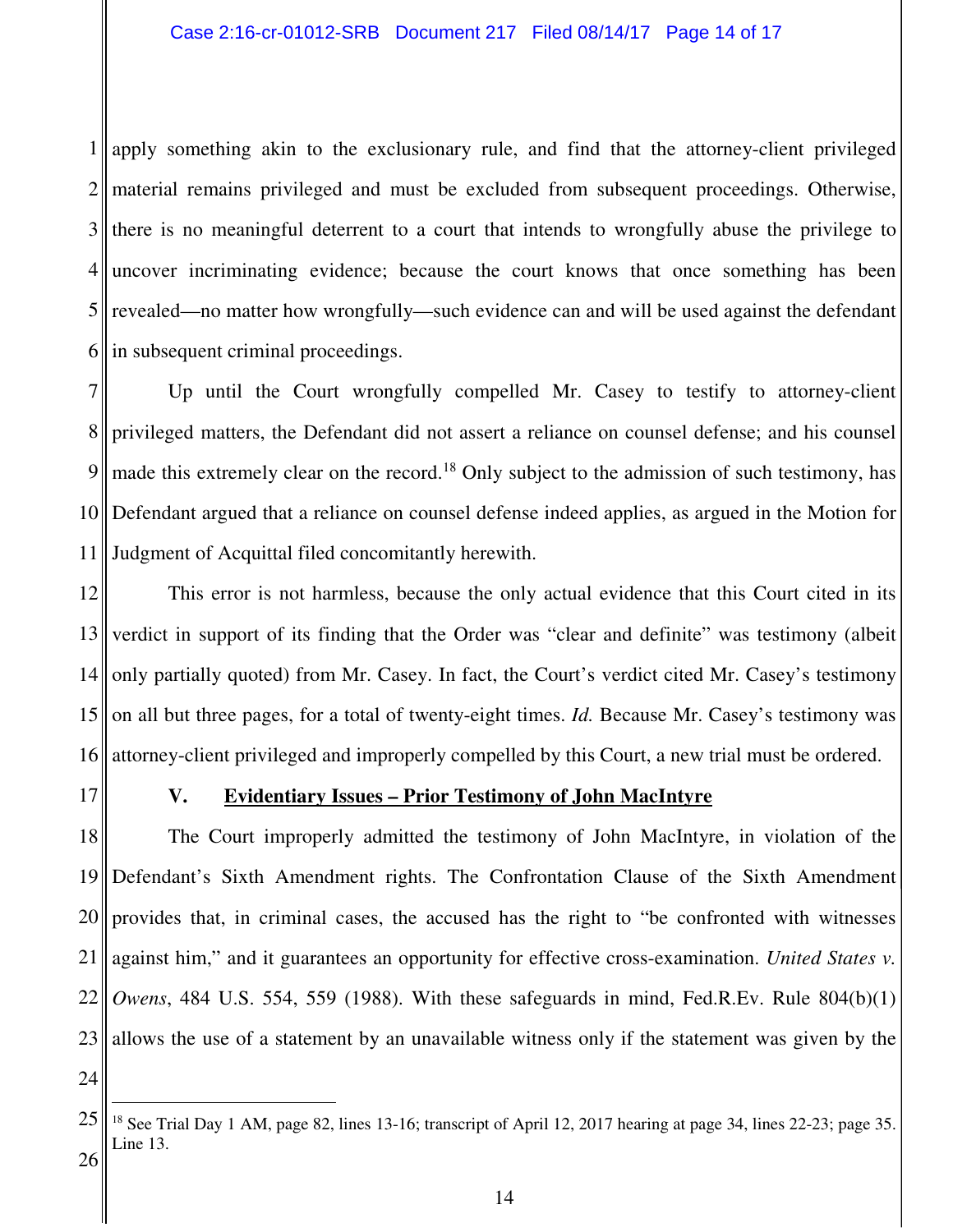1 witness at a trial, hearing, or lawful deposition, and when the statement is offered against a party  $2<sub>1</sub>$ 3<sup>||</sup> 4 5 6 7 8 9 who had an opportunity and similar motive to develop it by direct, cross-, or redirect examination*.* The Ninth Circuit has "not developed a bright-line test for determining similarity of motive," as the analysis is "inherently a factual inquiry." *U.S. v. Duenas*, 691, F.3d 1070, 1086-89 (9th Cir. 2012). In discussing *Duenas*, the Northern District of California has stated "[a]s part of this factual inquiry, the Ninth Circuit looks to whether the 'fundamental objective' of the party against whom the evidence is being offered is the same at both proceedings." *USA v. Shayota*, No. 15-CR-00264-LHK-1, 2016 WL 6093238, at \*15 (N.D. Cal. Oct. 19, 2016) (quoting *Duenas*, 691 F.3d at 1089).

10 11 12 13 14 15 Defendant did not contest liability for civil contempt, and therefore he did not have a similar motive or fundamental objective for developing cross-examination during MacIntyre's prior testimony during the civil contempt matter. Defendant essentially had no motive to crossexamine any witnesses in the civil contempt hearing. Further, even though the Defendant's (former) criminal counsel was present for the civil contempt testimony, the Judge declined to allow him to cross-examine any witnesses, on the grounds that it would "gum up" the hearing.<sup>19</sup>

16 17 18 19 20 21 For the foregoing reasons, the prior testimony of John MacIntyre should have be precluded, as its admission is a clear violation of the Sixth Amendment and Fed.R.Ev.Rule 804(b)(1). The error is not harmless, because the Verdict cited Mr. MacIntyre's testimony as (the only) evidence in support of the Defendant being aware of the actual terms of the Order (i.e. that Mr. MacIntyre allegedly read it to him), *inter alia.* A new trial is therefore warranted.

22

#### **VI. Jury trial under the Constitution**.

23 24 Under the circumstances of this case, which involved an alleged out-of-court contempt of a complex injunction that was issued to another branch of the government, the Constitution also

25

 $\overline{a}$ 

<sup>19</sup> *See* transcript of the April 22, 2015 Evidentiary Hearing Day 2 in *Melendres,* at 508:6 – 509:10.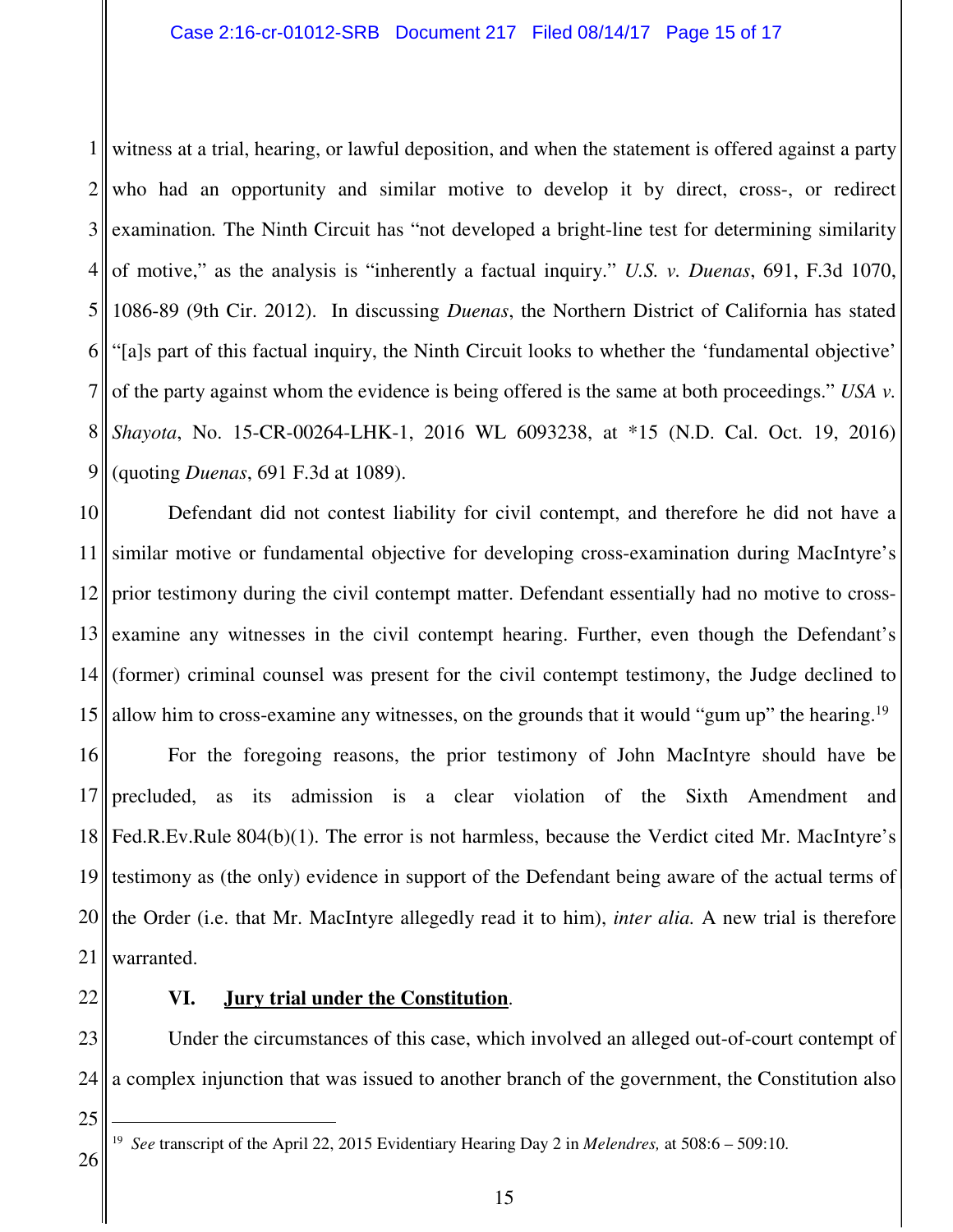1 required a trial by jury. Criminal contempt is an "arbitrary" power which is "liable to abuse,"  $2\parallel$ 3 4 5 6 7 8 9 10 11 12 13 14 15 16 17 18 19 20 21 22 23 *Bloom v. State of Ill*., 391 U.S. 194, 202 (1968). Because the Court has very broad powers to enjoin potentially any act, then by using its criminal contempt powers, it can turn potentially any act into a crime—no matter how innocent the act would otherwise be, in the absence of an order that clearly and specifically enjoins it. The Court's power to criminalize otherwise innocent behavior by issuing an injunction is comparable to Congress's power to criminalize otherwise innocent behavior by passing a law. But unlike Congress, the Court can exercise its power unilaterally, on uncertain grounds, and without delay; and so the need for proper constitutional safeguards against the criminal enforcement of a court order is even greater. *See e.g. Bloom*, 391 U.S. at 207 (remarking on "the need for effective safeguards" against abuse of the criminal contempt power); Wright and Miller, § 702 Nature of Contempt Power, 3A Fed. Prac. & Proc. Crim. § 702 (4th ed.)("[t]he possibilities of abuse [of the criminal contempt power] have been reduced by procedural protections imposed by the Supreme Court, but they have not vanished"). In this case, the Court unilaterally issued an injunction that was "hedged about by conditions and qualifications which cannot be performed, or which may be confusing to one of ordinary intelligence<sup>"20</sup>; and it would now, *ex post facto*, read that injunction to "clearly" enjoin something that is a "common practice" amongst law enforcement agencies and encouraged by the federal government. The Court ordered that the Defendant be prosecuted for an out-of-court violation of its own order, under its own interpretation of its own Order; and then the Court sat in judgment of its own prosecution for disobedience of its own order under its own interpretation. The framers of the Constitution clearly never contemplated the Court usurping the roles of Congress, the executive, the judiciary, and a jury, all at once. To comport with the basic requirement of fairness in due process and with the separation of powers, the

24 25

 $\overline{a}$ 

<sup>20</sup> *N.L.R.B. v. Bell Oil & Gas Co*., 98 F.2d 405, 406 (5th Cir. 1938).